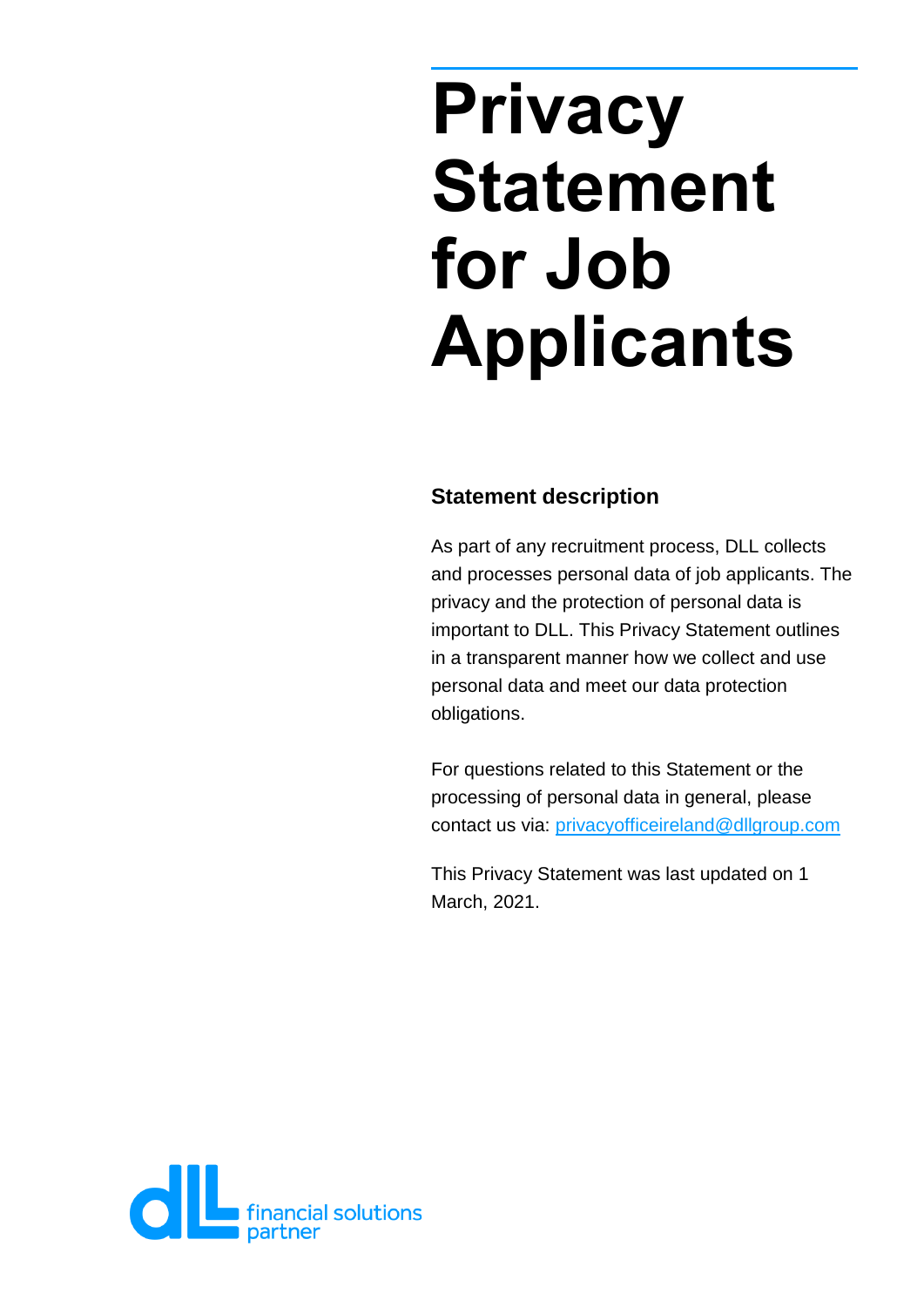**DLL Ireland DAC Privacy Statement for Job Applicants**

Page 2/11

## **Table of contents**

| 1            | When does this Privacy Statement apply?                                       | 3  |
|--------------|-------------------------------------------------------------------------------|----|
| $\mathbf{2}$ | Who is responsible for the processing of your personal data?                  | 3  |
| 3            | What personal data do we process?                                             | 3  |
| 4            | Do we also process special categories of personal data?                       | 4  |
| 5            | How do we collect your personal data?                                         | 4  |
| 6            | For which purposes and on what legal basis do we process your personal data?  | 5  |
| 7            | How do we handle and secure your personal data?                               | 8  |
| 8            | Do we transfer your personal data to other parties and/or to other countries? | 8  |
| 9            | How long do we store your personal data?                                      | 9  |
| 10           | Which rights can you exercise?                                                | 9  |
| 11           | How to contact us in case of a request, question or complaint?                | 10 |
| $12 \,$      | Will we update this Privacy Statement?                                        | 10 |
|              |                                                                               |    |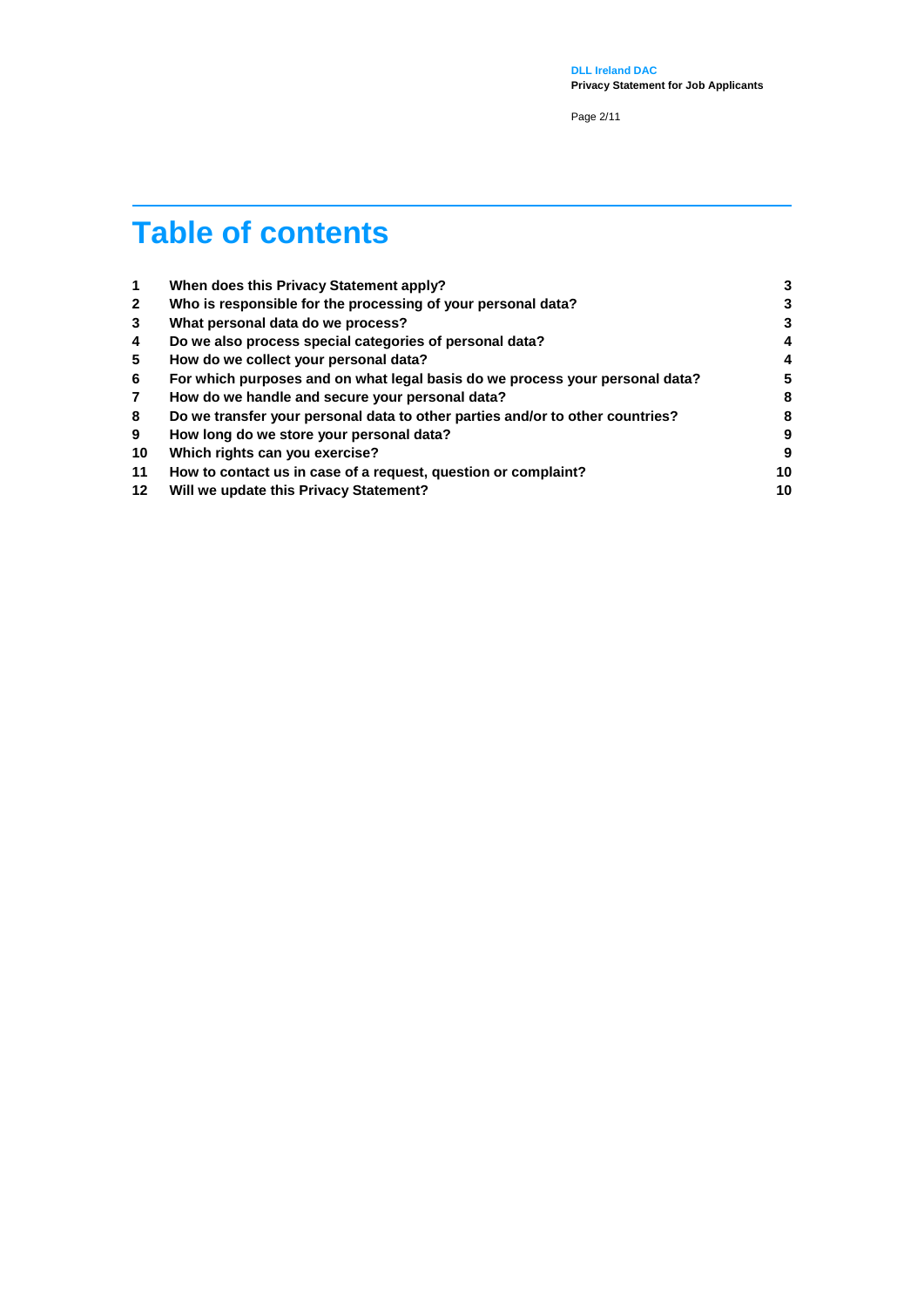Page 3/11

## **1 When does this Privacy Statement apply?**

<span id="page-2-0"></span>This Privacy Statement is applicable to processing of personal data of any individual that applies for a job or position at DLL Ireland DAC. These can be prospective employees, external (supervisory) directors, temporary staff, interns and other individuals applying for a position (also referred to as 'you' or 'your').

This Privacy Statement does not apply to our (former) employees, customers, vendors, dealers, suppliers and other individuals. For these groups we have separate Privacy Statements in place.

## <span id="page-2-1"></span>**2 Who is responsible for the processing of your personal data?**

DLL Ireland DAC ('DLL', 'we' or 'us') processes your personal data in accordance with applicable privacy and data protection laws and as stipulated in this Privacy Statement (also further referred to as 'Statement'). With this Statement we want to inform you in a transparent manner on the most important standard activities and legal bases on which we process your personal data.

Contact details:

DLL Ireland DAC is a private limited liability company established under the laws of Ireland Address: George's Dock House, 2 George's Dock, IFSC, Dublin 1, Ireland Postal address: George's Dock House, 2 George's Dock, IFSC, Dublin 1, Ireland Telephone: +353 (0) 1 481 4191 Commercial registration number: 181390 VAT number: IE6412788V

We are a wholly owned subsidiary of De Lage Landen International B.V., which is a wholly owned subsidiary of Coöperatieve Rabobank U.A. ('Rabobank' and together with its subsidiaries, the ('Group'). Data may be shared within Rabobank Group to the extent that is permitted by law. When sharing data within Rabobank Group, we comply with the rules that we have agreed within [Rabobank](https://www.rabobank.nl/images/privacy-code-nl_29958964.pdf) Group, the Rabobank Privacy Code, which serve as the Binding Corporate Rules of the Group.

Questions about this Statement or the processing of personal data in general can be directed to our local compliance officer at [privacyofficeireland@dllgroup.com.](mailto:privacyofficeireland@dllgroup.com)

A DLL Group Data Protection Officer ("DLL Group DPO") has been appointed for De Lage Landen International B.V. and its subsidiaries. The DLL Group DPO can be contacted by email vi[a privacyoffice@dllgroup.com.](mailto:privacyoffice@dllgroup.com)

## **3 What personal data do we process?**

<span id="page-2-2"></span>'Personal data' means any information directly or indirectly relating to an individual or any information that can be used to identify an individual.

Personal data is 'processed' when any activity or set of activities is performed on the personal data. This includes the collection, storage, access, use, transfer, disclosure and removal of personal data.

When you apply for a job or position at DLL, we process the following personal data: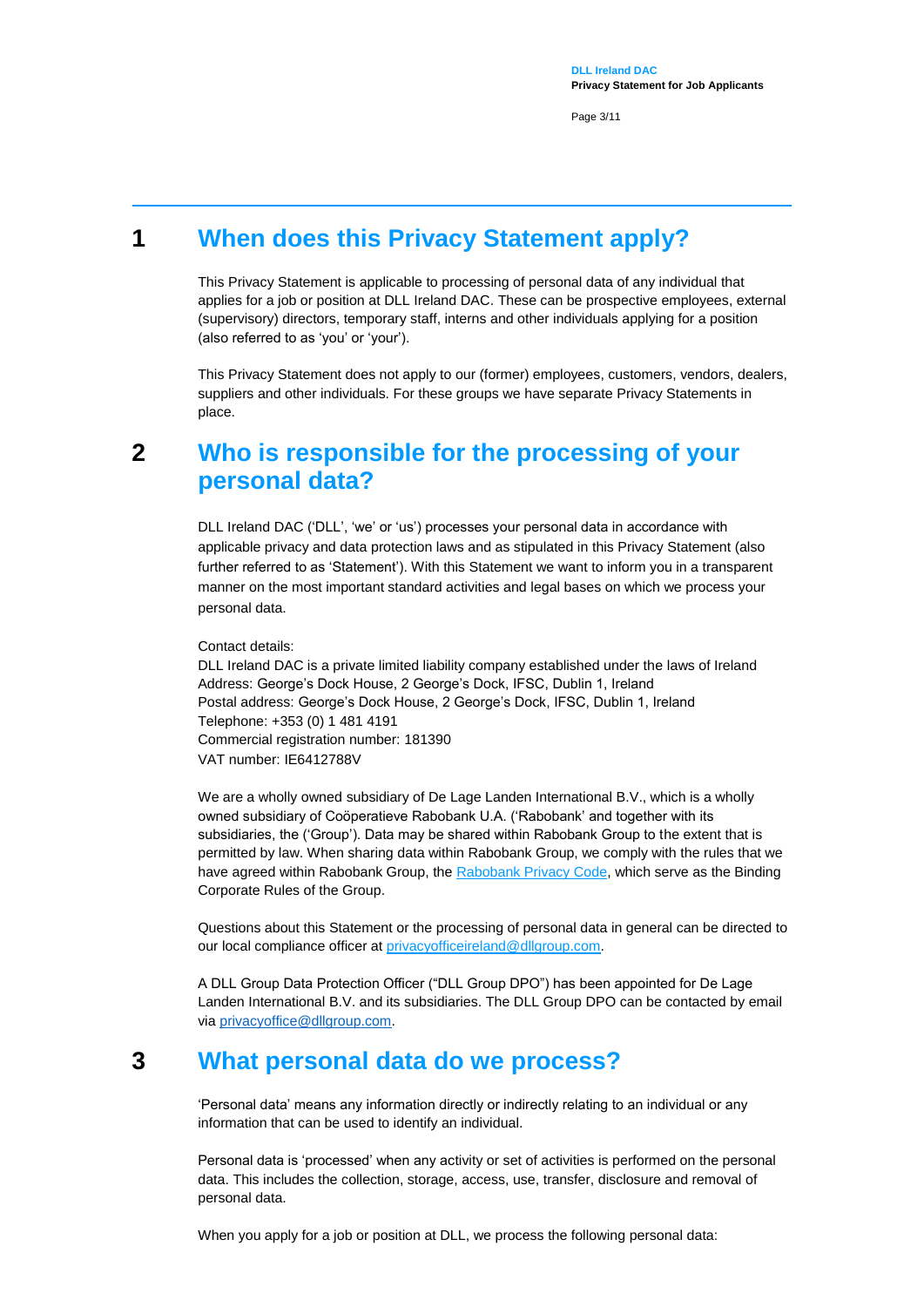Page 4/11

- Your name, address and contact details, including e-mail address and (mobile) telephone number;
- Your gender, date and place of birth;
- Details of your competences, skills, experience and education e.g. your curriculum vitae (CV), employment history, educational details and qualifications, third-party references;
- Your preferences, e.g. preferred country of employment, areas of interest;
- Data generated by your participation in behavior/cognitive assessments. You will receive more information about the nature of such assessments before you participate in any of them;
- Information related to pre-employment screening on integrity and capability, depending on the position you are applying for;
- Your nationality and, if applicable, your entitlement to work in Ireland;
- Your photograph and video recordings (Closed Circuit Television ('CCTV') footage) when you visit our office;
- Information on your social networking and instant managing accounts (LinkedIn, XING);
- Through cookies, or similar technologies, we may collect, IP address, device type, browser type, language settings, the links you click while using our sites and services, dates and times of connecting a website and other technical communications information.

## <span id="page-3-0"></span>**4 Do we also process special categories of personal data?**

Special categories of personal data are considered to be more sensitive. This can be confidential information regarding, for example, a person's health condition, criminal record or data relating to ethnic or racial origin.

As part of the pre-employment screening process we also check whether you have any criminal history. We consult (directly or via third parties) financial industry incident databases and alert systems in which for example cases of fraud against financial institutions are registered. The purpose of these databases and systems is to protect the interests of financial institutions, our employees and customers. We only process personal data relating to a person's criminal background when assessing whether or not to hire that person.

## **5 How do we collect your personal data?**

<span id="page-3-1"></span>We collect your personal data in the following ways:

- when you visit our 'Working at DLL Group' website (for further details, see cookie statement https://dllgroup.com/se/en/cookie-statement);
- if you fill out the application form on our 'Working at DLL Group' website;
- if you send us an application via other means;
- if you choose to turn on the job alert-function on our 'Working at DLL Group' website;
- by searching suitable candidates by means of platforms such as CV databases and professional networking sites;
- via email or telephone;
- during interviews;
- through behavioral/cognitive assessments;
- by performing a pre-employment screening on integrity and capability;
- from third parties (e.g. via a reference from your previous employer or an external (recruitment) agency);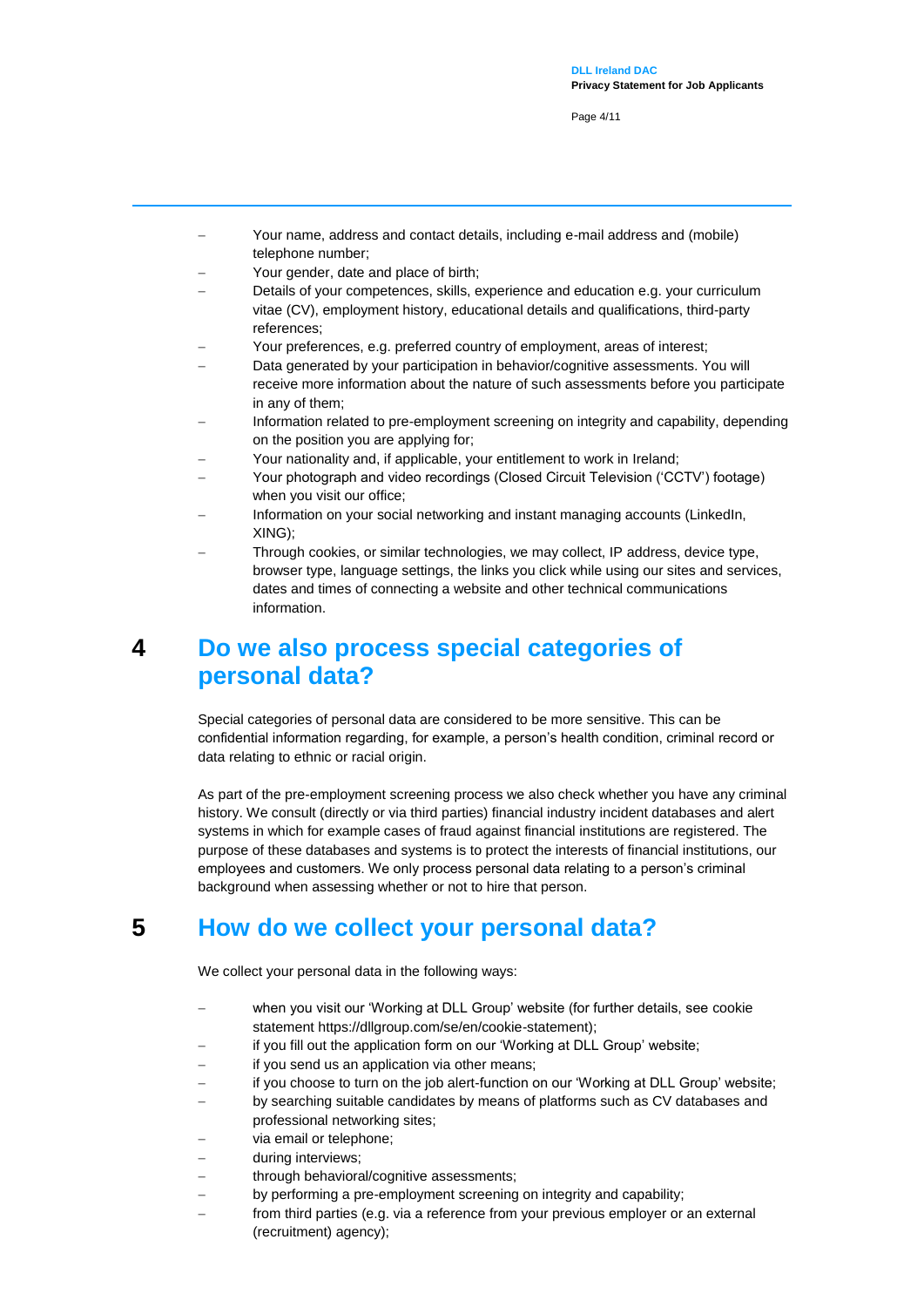Page 5/11

- from affiliates within the Rabobank Group (see Paragraph 8) and;
	- when you visit a DLL office e.g. for an interview via our visitor-registration and if in operation via CCTV.

## <span id="page-4-0"></span>**6 For which purposes and on what legal basis do we process your personal data?**

When you apply for a job or position at DLL, we will ask you to provide us with personal information about yourself so we can evaluate your job application. If this information is not provided, our ability to consider you as a suitable candidate is limited.

By law, every personal data processing activity must have a legal basis. This is a justifiable reason to process your personal data. For most processing activities through the job application process we rely on 'legitimate interest' as the legal basis. However, in some cases we are under a legal obligation to process your personal data.

Prior to the processing of personal data, we will define the purpose(s) of the processing and will not process personal data in a manner which is not compatible with those purposes. The table below shows the processing purposes, categories of personal data involved and on what legal basis we rely:

#### **Recruitment, selection, evaluation and appointment of job candidates (temporary and permanent) for the job you have applied for and for subsequent job opportunities.**

#### **Categories of personal data:**

- Contact information: for example, first and last name(s), address, email address, (mobile) phone number
- (Former) employment information: for example, job title, current employer, employment history, curriculum vitae (CV)
- Education information: for example, details of your professional and/or academic qualifications, which include diplomas, degrees, language skills etc.
- Financial information: for example, salary expectations (optional)
- Social networking and instant managing accounts (LinkedIn, XING) (optional).

**Legal basis**: Legitimate interest. We have a legitimate interest to select and recruit the best suitable candidates for job opportunities within DLL and optimize the quality and diversity of our personnel.

#### **To send you personalized job-alerts.**

#### **Categories of personal data:**

Contact information: for example, first and last name(s), email address.

**Legal basis**: Legitimate interest. We have a legitimate interest to select and recruit the best suitable candidates for job opportunities within DLL and optimize the quality and diversity of our personnel.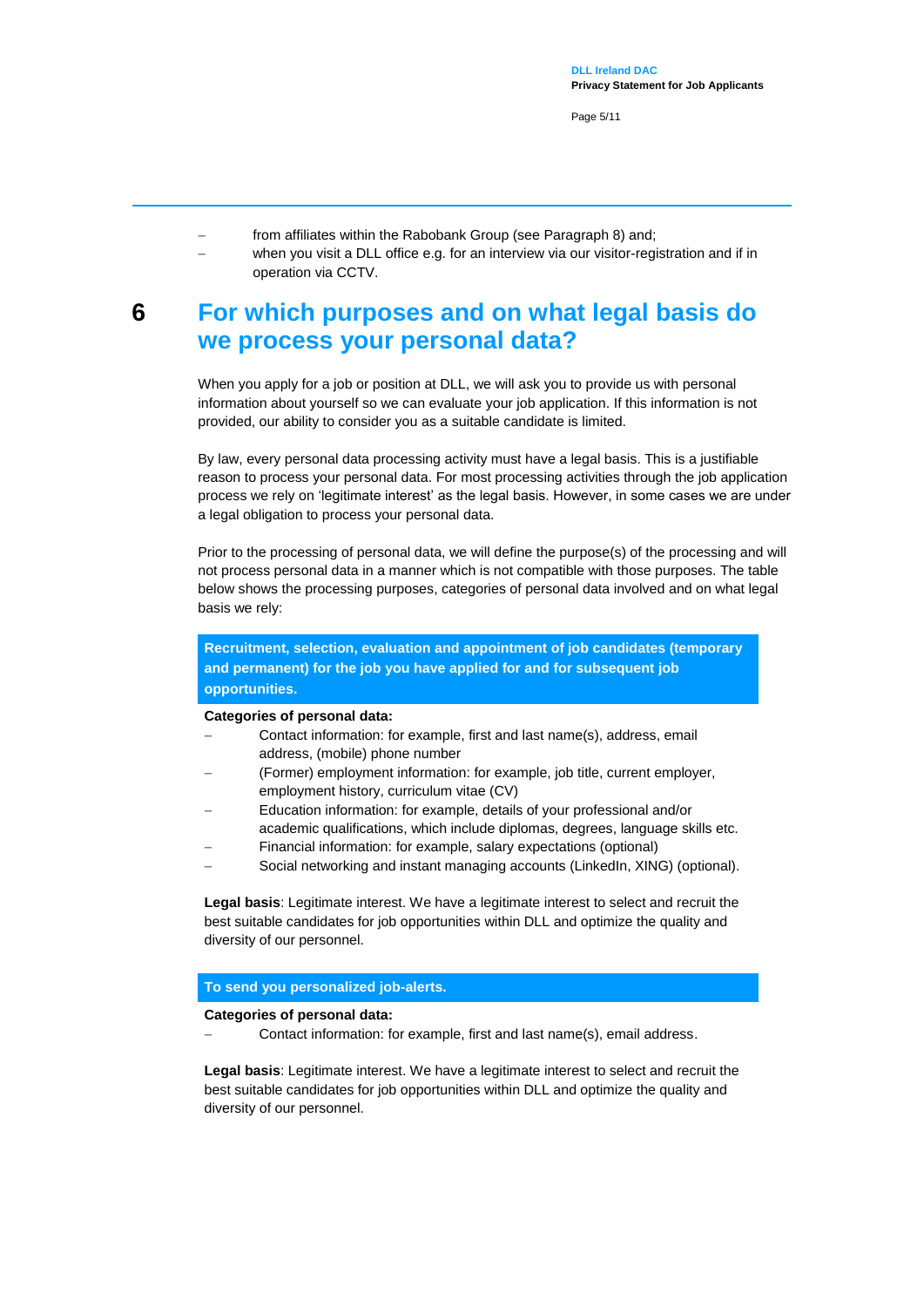Page 6/11

**To search for and approach suitable candidates on platforms such as CV databases and professional networking sites. The personal data we process in this respect is limited to the information you made available on these platforms and your personal settings.**

#### **Categories of personal data:**

- Contact information: for example, first and last name(s), email address
- (Former) employment information: for example, job title, current employer, employment history, curriculum vitae (CV)
- Education information: for example, details of your professional and/or academic qualifications, which include diplomas, degrees, language skills etc..

**Legal basis**: Legitimate interest. We have a legitimate interest to select and recruit the best suitable candidates for job opportunities within DLL and optimize the quality and diversity of our personnel.

**To perform pre-employment screening on integrity and capability. This screening may involve regulators for specific functions.**

#### **Categories of personal data:**

- Contact information: for example, first and last name(s), address, date of birth, country of birth
- Special category of personal data: Check whether you have a criminal history.

**Legal basis**: The processing is necessary for compliance with the *legal obligation* to guarantee the security and integrity of the financial sector. If your function invokes no legal obligation for screening, we have a *legitimate interest* to ensure we hire personnel that are trustworthy and have no criminal history.

#### **To perform behavior/cognitive assessments.**

#### **Categories of personal data:**

Contact information: for example, first and last name(s), e-mail address.

You will receive more information about the nature of such assessments before you participate in any of them.

**Legal basis**: Legitimate interest. We have a legitimate interest to assure that the capacity of applicants meets our requirements.

#### **To book accommodation and travel for out of town job applicants.**

#### **Categories of personal data:**

 Contact information: for example, first and last name(s), e-mail address, copy ID-card/passport.

**Legal basis**: Legitimate interest. We have a legitimate interest to accommodate the selection and recruitment of personnel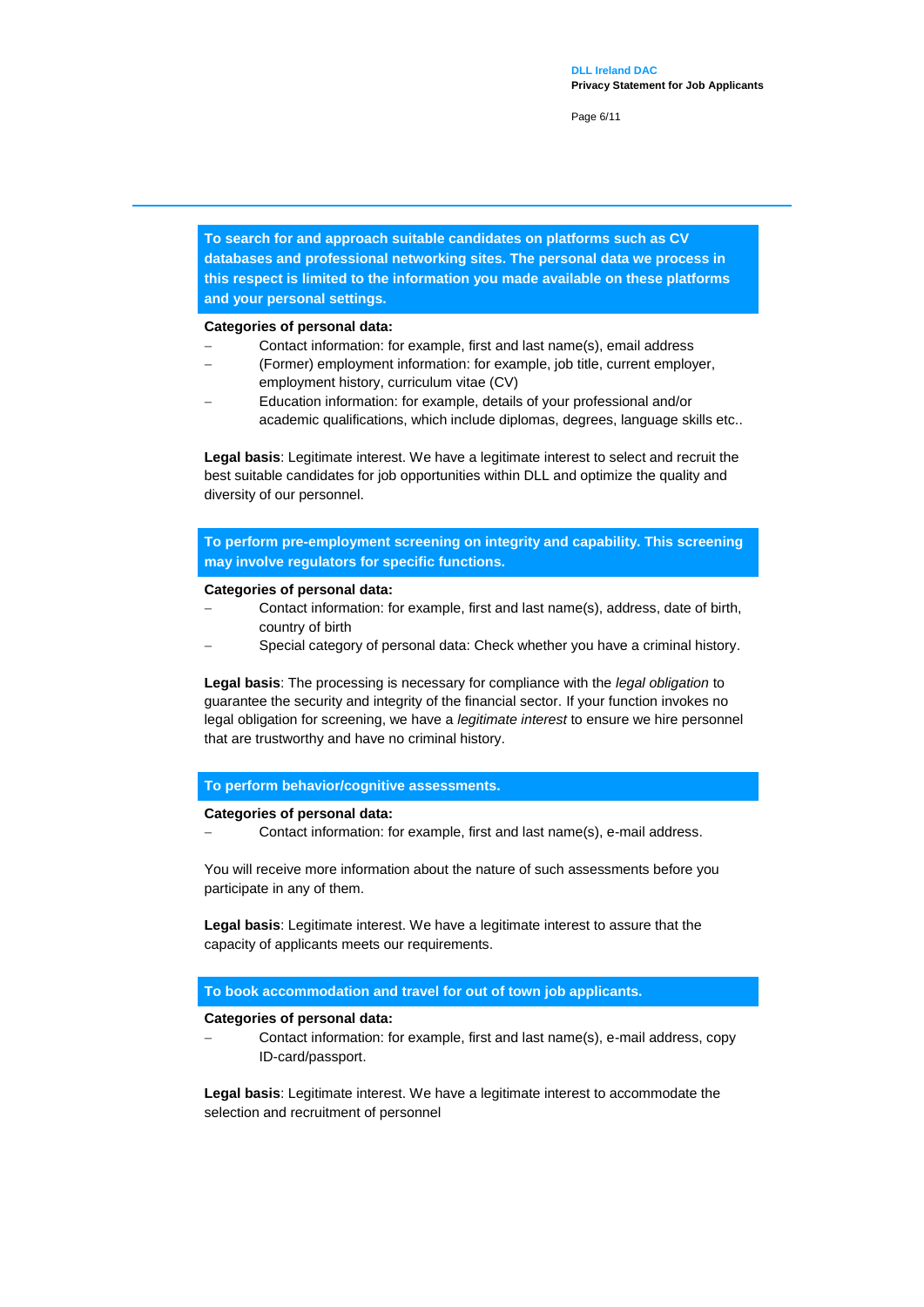Page 7/11

#### **To enter into and process an (employment) contract with you.**

#### **Categories of personal data:**

 Contact information: for example, first and last name(s), address, Copy IDcard/passport.

**Legal basis**: Entering into, performing and managing a contract.

#### **To perform surveys.**

#### **Categories of personal data:**

Contact information: for example, first and last name(s), e-mail address.

**Legal basis**: Legitimate interest. We have a legitimate interest to acquire information in order to improve our job application process and our approach to applicants.

**To protect the physical security of our business, premises and assets we have CCTV in operation at our offices (when you visit one of our offices for a job interview).** 

#### **Categories of personal data:**

Footage or images.

**Legal basis**: Legitimate interest. We have a legitimate interest to protect the security of our assets and members that are present in our offices as well as the general security of our office.

**To register visitors when they arrive at our office (when you visit one of our offices for a job interview).**

#### **Categories of personal data:**

First and last name(s).

**Legal basis**: Legitimate interest. We have a legitimate interest to have adequate monitoring of all people that are present in our building to safeguard safety and security of our offices, as well as yours.

#### **To analyze visits to our website with the aim of improving our website.**

#### **Categories of personal data:**

 Device type, operating system, browser type, browser settings, IP address, language settings, dates and times of connecting a website and other technical communications information.

#### **Legal basis**:

- We have a *legitimate interest* to develop and improve our website on an ongoing basis.
- Where needed, we will obtain your *consent* (e.g. for profiling for job searches).

Where we indicated we have a legitimate interest for processing, we take into regard that our legitimate interest does not override your fundamental rights and freedoms.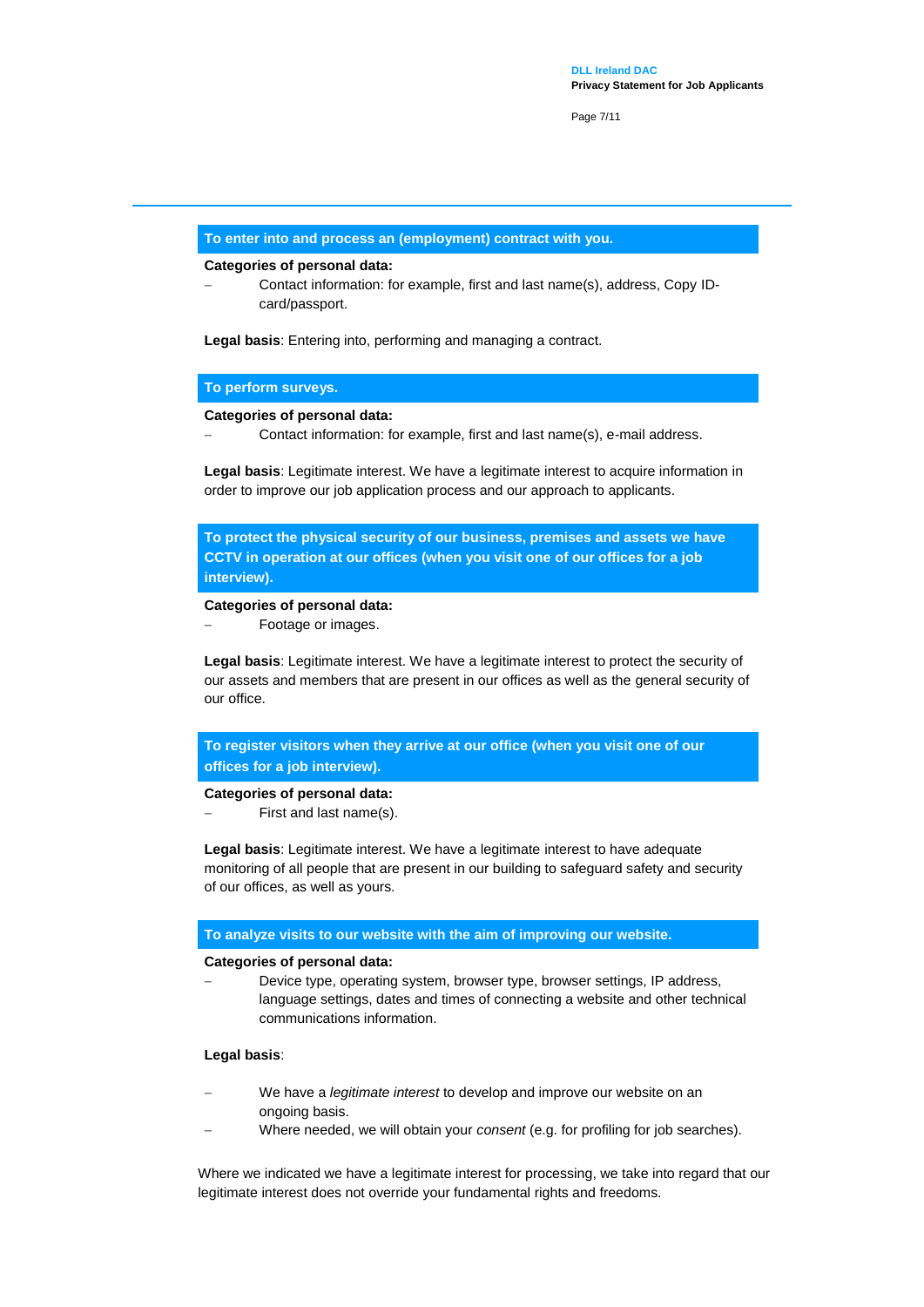Page 8/11

Once you have acquired a position at DLL, the collected personal data will be processed by our Human Resources department in the personnel file, in accordance with our Privacy Statement for Members.

## <span id="page-7-0"></span>**7 How do we handle and secure your personal data?**

Only personnel who require access for the purpose of considering your job application at DLL will process your personal data. All our personnel are bound by a duty of confidentiality.

We are committed to keep your personal data secure. To prevent unauthorized access or disclosure, we have taken technical, physical and organizational measures to safeguard and secure your personal data. These security measures are aimed at preventing your personal data from being used illegitimately or fraudulently. In particular, we use security measures to ensure the confidentiality, integrity, and availability of your data as well as the resilience of the systems and services that process them and the ability to restore data in the event of a data breach. Where possible, we aim to secure your personal data using pseudonymization or encryption measures. In addition, we test, verify and regularly evaluate the effectiveness of our technical and organizational measures in order to ensure continuous improvement in the security of processing personal data.

Generally, we will process your personal data for the purposes for which these were originally collected. Personal data may also be processed for a legitimate business purpose different from the original purpose (secondary purpose), but only if the secondary purpose corresponds to the original purpose. For example, you apply for a position that in the end does not suit you, but when we think you are suitable for another/similar position, we might include you in the procedure for the other/similar position.

## <span id="page-7-1"></span>**8 Do we transfer your personal data to other parties and/or to other countries?**

#### **a. Within the Group**

We are a wholly owned subsidiary of De Lage Landen International B.V., who is a wholly owned subsidiary of Coöperatieve Rabobank U.A. ('Rabobank' and together with its subsidiaries, the ('Group').

Your personal data may be shared within the Group for legitimate purposes, when those entities comply with the rules of Rabobank described in the Rabobank Privacy Code for Employee Data. This Rabobank Privacy Code describes the requirements that all Group entities worldwide must meet and guarantee an appropriate level of protection of personal data and serve as the Binding Corporate Rules of the Group.

For instance, the Global Talent Acquisition Team of De Lage Landen International B.V. has access to personal data of job applicants worldwide.

#### **b. Outside the Group**

If we are legally obliged to do so, we transfer your personal data to third parties. For example, to supervisory authorities.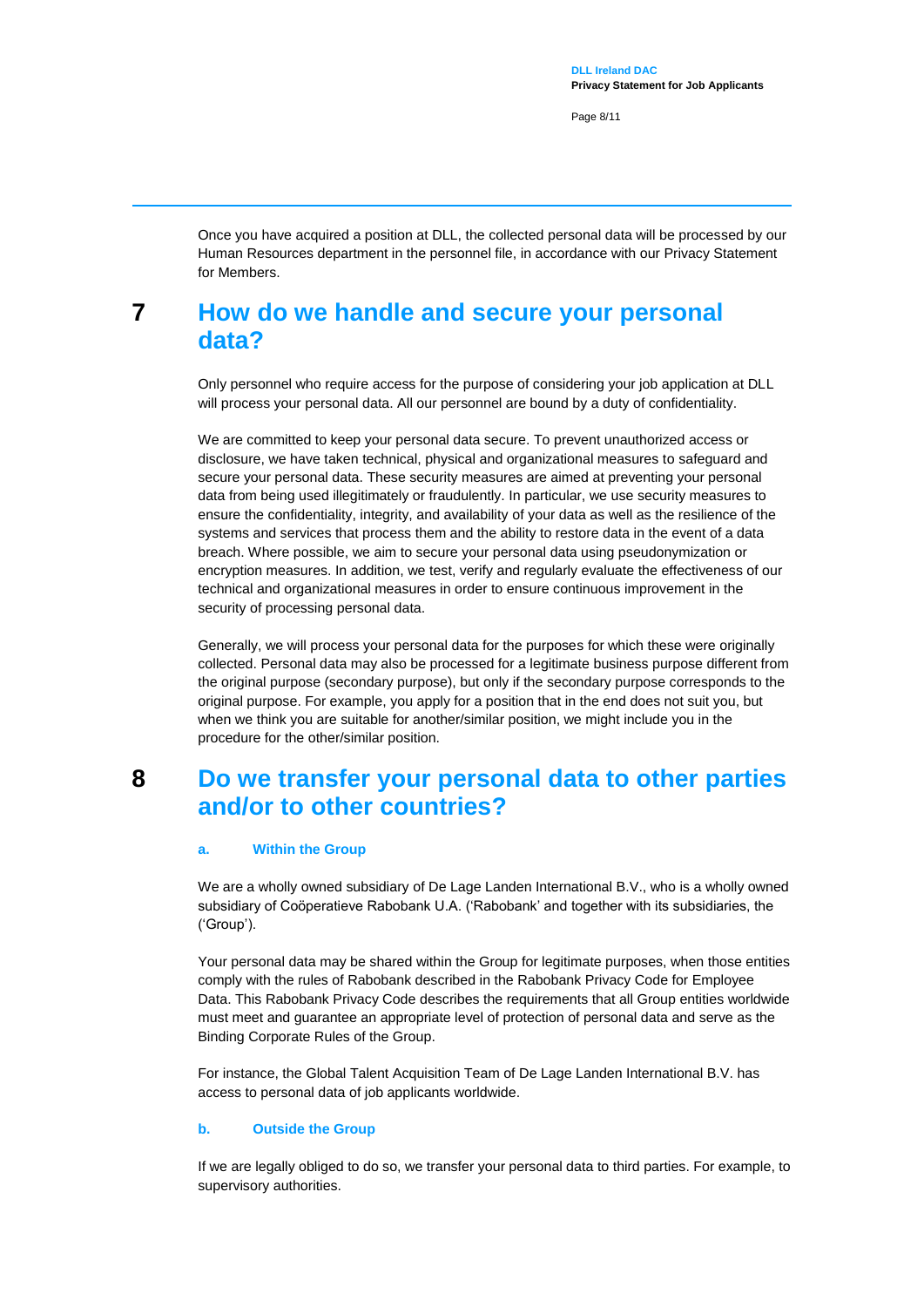Page 9/11

We also engage third parties for processing personal data on our instructions in connection with the purpose for which we collected your personal data. For example, we involve third parties to perform the behavioral/cognitive assessment and pre-employment screening.

The third parties that support us in providing our recruitment services or store personal data for us must first be deemed sufficiently reliable from a privacy and data protection perspective. We only engage third parties if this fits the purposes for which we process your personal data. In addition, these third parties can only be involved if they enter into proper contracts with us, have implemented appropriate security measures and guarantee that your personal data will remain confidential.

If we transfer your personal data to third parties outside the European Union ('Europe'), we take extra measures to protect your personal data. In some countries outside the European Union, the rules for privacy and protecting your personal data are different from those that apply within Europe. If we transfer your personal data to third parties outside Europe and the European Commission determined that the country in which this third party is located does not offer adequate protection in the area of processing personal data, we will only transfer your personal data if other approved safeguards are in place, such as the Standard Contractual Clauses ('EU Model Clauses') approved by the European Commission.

If we transfer your personal data to third parties located in a country which is deemed not to provide an adequate level of data protection, we take extra measures to protect your personal data.]

## **9 How long do we store your personal data?**

<span id="page-8-0"></span>We do not store your personal data longer than we need to for the purposes for which we have collected it. In addition, we take applicable law and regulations into account when your personal data is stored which means that we can use different storage periods. For example, if the supervisory authority requires us to store certain personal data longer or if you have filed a complaint that makes it necessary to keep the underlying personal data for a longer period.

We will delete personal data at an earlier time if you request us to delete your personal data, unless another law prevails. In certain cases, we may use different retention periods. For example, if a supervisory authority requires us to store certain personal data longer, if you have filed a complaint that makes it necessary to keep the underlying personal data for a longer period, or in specific cases for archiving, legal proceedings, or for historical, scientific research or statistical purposes.

## **10 Which rights can you exercise?**

#### <span id="page-8-1"></span>**a. Right to access and rectification**

You can ask us to access your personal data processed by us. Should you believe that your personal data is incorrect or incomplete, you can ask us to rectify or supplement your personal data.

#### **b. Right to erasure (right to be forgotten)**

You can ask us to erase your personal data as processed by us. If we do not have any legal obligations or legitimate business reasons to retain your personal data, we will execute your request.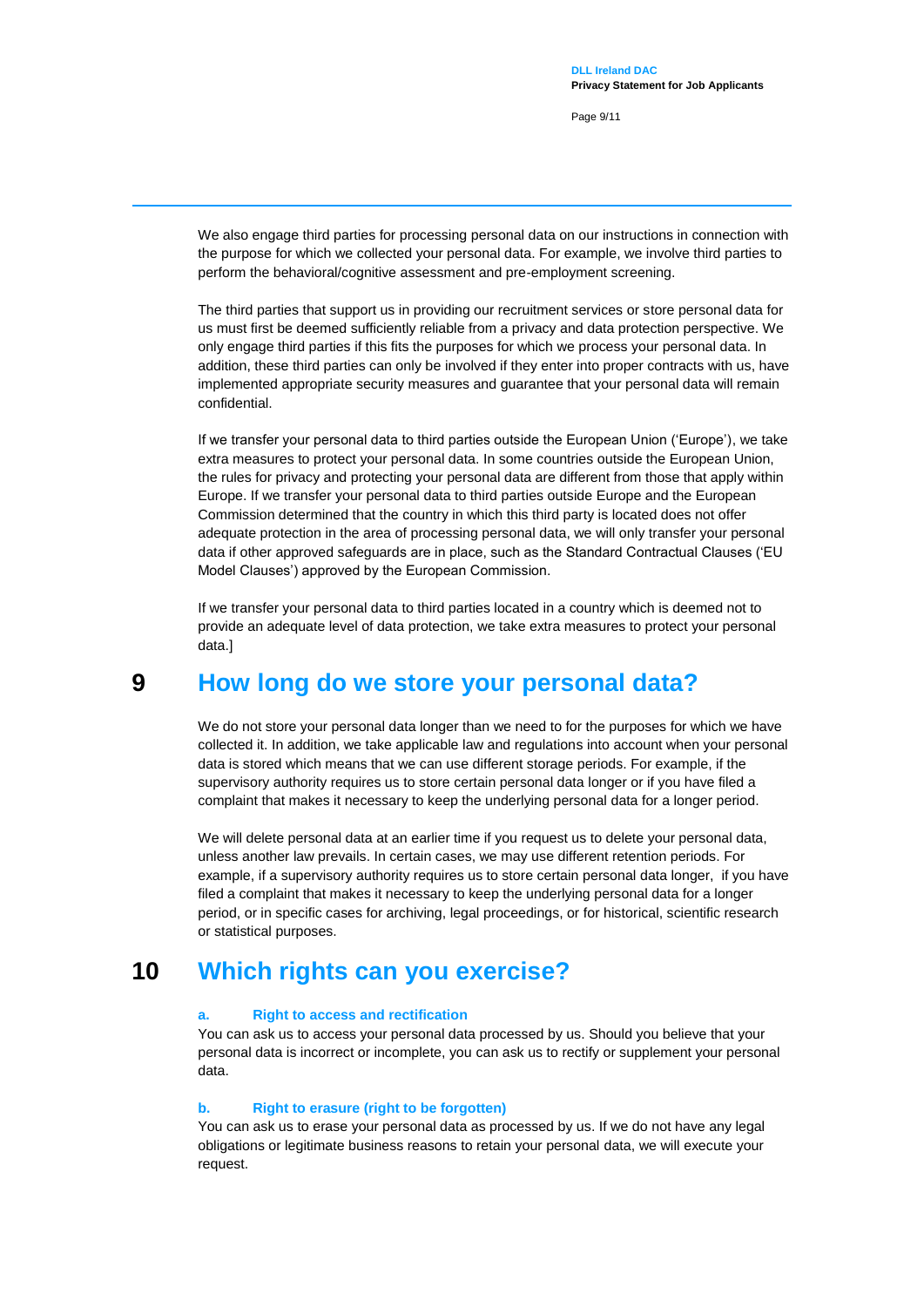Page 10/11

#### **c. Right to restrict personal data**

You can ask us to limit the personal data processed by us. We may refuse a restriction request if we have a lawful reason to continue the processing of the personal data (e.g. the exercise of a contract, a legal archiving duty, or the establishment, exercise or defense of legal claims).

#### **d. Right to data portability**

You have the right to ask us to receive the personal data that you provided to us in a structured and machine readable format or to transfer your personal data to a third party. Transfer of personal data directly to a third party can only be done if it is technically possible.

#### **e. Right to object**

You have the right to object if we process your personal data. If you object to processing, we will determine whether your personal data can indeed no longer be used for those purposes. We can then decide to cease the processing of your personal data. We will inform you about our decisions and motivations.

#### **f. Right to withdraw consent**

If you have given your consent to us for specific processing of your personal data, you can at any time withdraw your consent. From that moment, we are no longer allowed to process your personal data.

## <span id="page-9-0"></span>**11 How to contact us in case of a request, question or complaint?**

For questions related to this Privacy Statement, please contact our privacy officer via: [privacyofficeireland@dllgroup.com.](mailto:privacyofficeireland@dllgroup.com) 

If you would like to exercise any of your rights, please do so by completing this form:

#### **[Submit a Request or Complaint](https://privacyportal-de.onetrust.com/webform/4c656190-7a88-4118-8ba1-357d94108f4e/e31fb72c-9e1b-491d-b81d-58b50065a86d)**

We will respond within one month after we have received your request. In specific cases, we are allowed to extend this period with another 2 months. In order to process your request, we will request you to provide sufficient information to identify you. We may also ask that you further specify your request.

We will do our best to handle your request, question or complaint in a timely and appropriate fashion.

If you feel we did not handle your request, question or complaint timely or appropriately, you may also lodge a complaint using the same button in this section.

If you still feel we did not handle your request, question or complaint timely or appropriately, you can also contact your local Data Protection Authority. You can find the contact details of your local Data Protection Authority below:

<span id="page-9-1"></span>Data Protection Commission, 21 Fitzwilliam Square South, Dublin 2, D02 RD28, Ireland Telephone number: +353 87 103 0813

## **12 Will we update this Privacy Statement?**